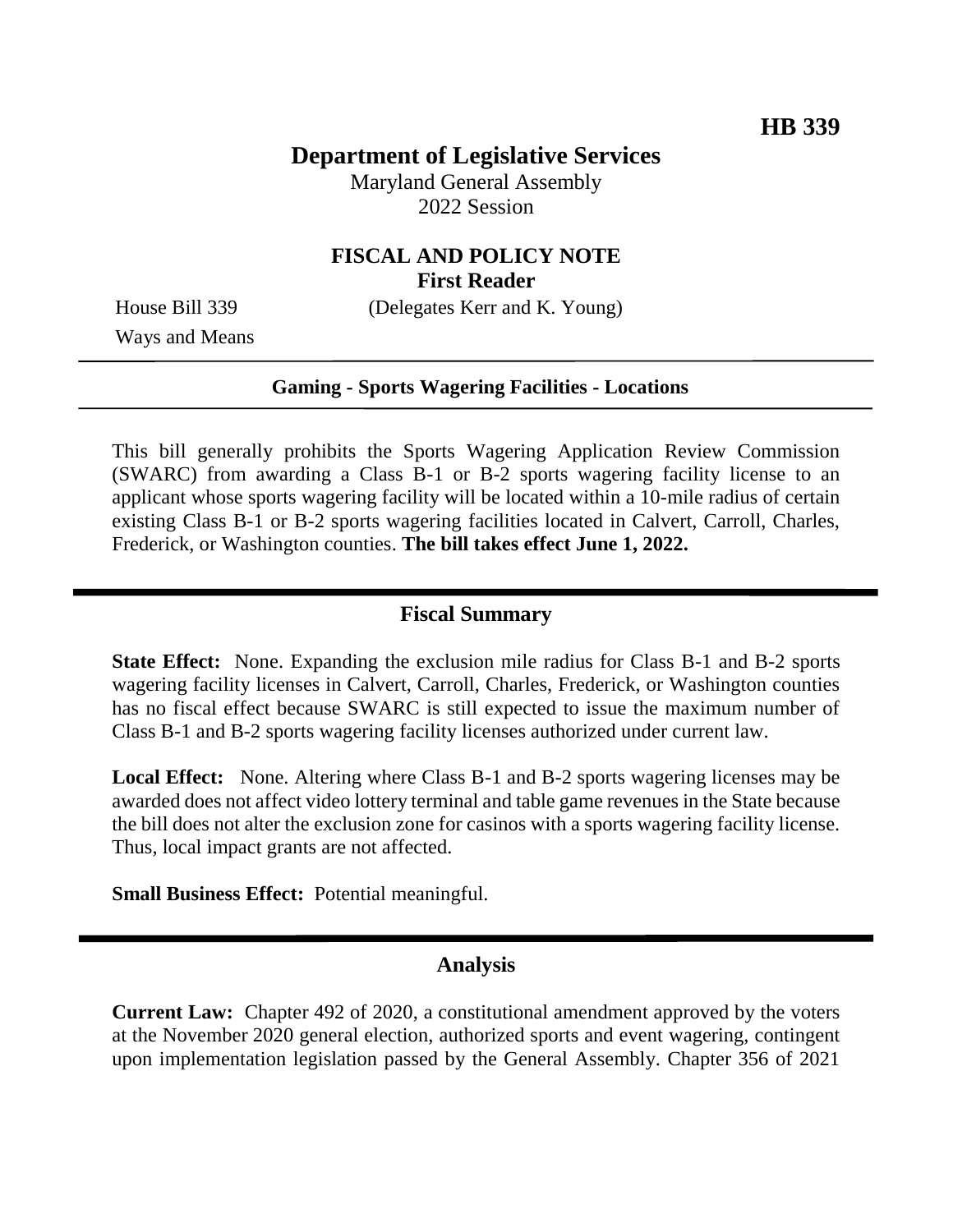established the operational and regulatory framework for the State's sports wagering program.

Under Chapter 356, the State Lottery and Gaming Control Commission (SLGCC) is required to generally regulate sports wagering to the same extent that it regulates the operation of video lottery terminals and table games in the State. Sports wagering licenses are awarded by SWARC, the members of which were appointed by the Governor, the President of the Senate, and the Speaker of the House.

On award of a license by SWARC, SLGCC must issue a license to an applicant that meets the requirements for licensure. There are 13 Class A and 7 Class B sports wagering facility licensees designated under the law, all of which are identified in **Exhibit 1**, and can be seen in this [map.](https://arcg.is/10rz5a0) Class B-2 licenses are reserved for applicants with less than (1) 25 employees or (2) \$3,000,000 in annual gross receipts. A sports wagering facility licensee may accept wagers made by an individual physically present on the licensee's property, including wagers on a self-service kiosk, device, or machine on the property.

| <b>License</b> | <b>Application Fee</b>            | <b>Designated Licensees</b>                                                                                                                                                                                                                                                                                                                                                                                                                 |
|----------------|-----------------------------------|---------------------------------------------------------------------------------------------------------------------------------------------------------------------------------------------------------------------------------------------------------------------------------------------------------------------------------------------------------------------------------------------------------------------------------------------|
| Class A-1      | \$2,000,000                       | Three video lottery facilities – Live! in Anne Arundel County, Horseshoe<br>$\bullet$<br>in Baltimore City, and MGM National Harbor in Prince George's County<br>Three professional sports stadiums/teams - M&T Bank Stadium,<br>$\bullet$<br>Oriole Park in Baltimore City, and FedEx Field in Prince George's County<br>Owner of a professional hockey, basketball, or soccer franchise that leases<br>$\bullet$<br>a stadium in Maryland |
| Class A-2      | \$1,000,000                       | Three video lottery facilities – Rocky Gap in Allegany County, Hollywood<br>$\bullet$<br>in Cecil County, and Ocean Downs in Worcester County<br>Maryland Jockey Club (operator of Laurel Park and Pimlico racecourses)<br>$\bullet$                                                                                                                                                                                                        |
| Class B        | $B-1: $250,000$<br>$B-2: $50,000$ | <b>Maryland State Fairgrounds</b><br>$\bullet$<br>Four off-track betting locations – Greenmount Station in Carroll County,<br>$\bullet$<br>Riverboat on the Potomac in Charles County, Long Shot's in<br>Frederick County, and Jockey Bar and Grille in Washington County<br>Two commercial bingo facilities with at least $200$ machines $-$ Bingo<br>$\bullet$<br>World in Anne Arundel County and Rod 'N' Reel in Calvert County         |

### **Exhibit 1 Designated Sports Wagering Facility Licensees**

Source: Department of Legislative Services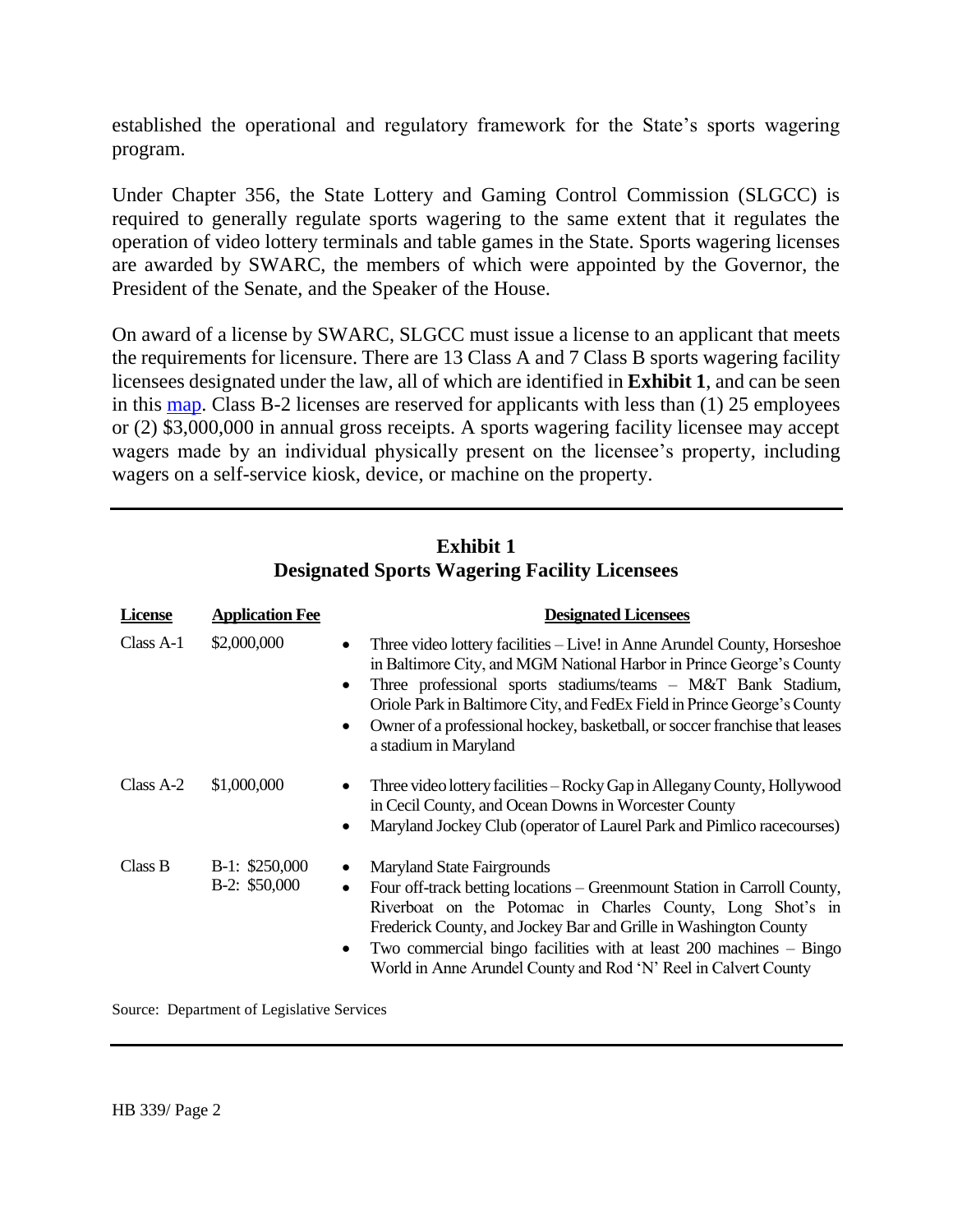Applicants may also compete for an additional 30 Class B-1 or B-2 facility licenses and 60 mobile sports wagering licenses. Mobile license applicants must pay a \$500,000 application fee. Mobile wagers are restricted to individuals physically located in the State. SWARC must actively seek to achieve racial, ethnic, and gender diversity when awarding Class B facility and mobile licenses and encourage small, minority, and women-owned businesses to apply.

SWARC may not award a license for a location within (1) a 15-mile radius of a Class A-1 or A-2 sports wagering facility located in Allegany, Cecil, or Worcester counties or (2) a 1.5-mile radius of a Class A or B licensee located outside of Allegany, Cecil, or Worcester counties.

Licensees retain 85% of sports wagering proceeds, with the remainder distributed to the Blueprint for Maryland's Future Fund. Revenues accruing to the Blueprint for Maryland's Future Fund are to be used to provide a world-class education for early childhood and K-12 students so that they are prepared for college and a career in the global economy. Certain other revenues are distributed to the Problem Gambling Fund and the Small, Minority-Owned, and Women-Owned Business Sports Wagering Assistance Fund, the purpose of which is to provide grants or loans to small, minority-owned, and women-owned businesses to facilitate participation in the sports wagering industry.

**Small Business Effect:** Some small businesses, including minority and women-owned businesses, may be prohibited from obtaining a Class B-1 or B-2 sports wagering facility license if they are located within a 10-mile radius of certain existing Class B-1 or B-2 sports wagering facilities located in Calvert, Carroll, Charles, Frederick, or Washington counties. Other small businesses with a Class B-1 or B-2 sports wagering facility license may benefit from reduced potential competition as a result of having a larger buffer zone from competing sports wagering facilities.

# **Additional Information**

**Prior Introductions:** None.

**Designated Cross File:** SB 297 (Senators Young and Hough) - Budget and Taxation.

**Information Source(s):** Comptroller's Office; Maryland State Lottery and Gaming Control Agency; Department of Legislative Services